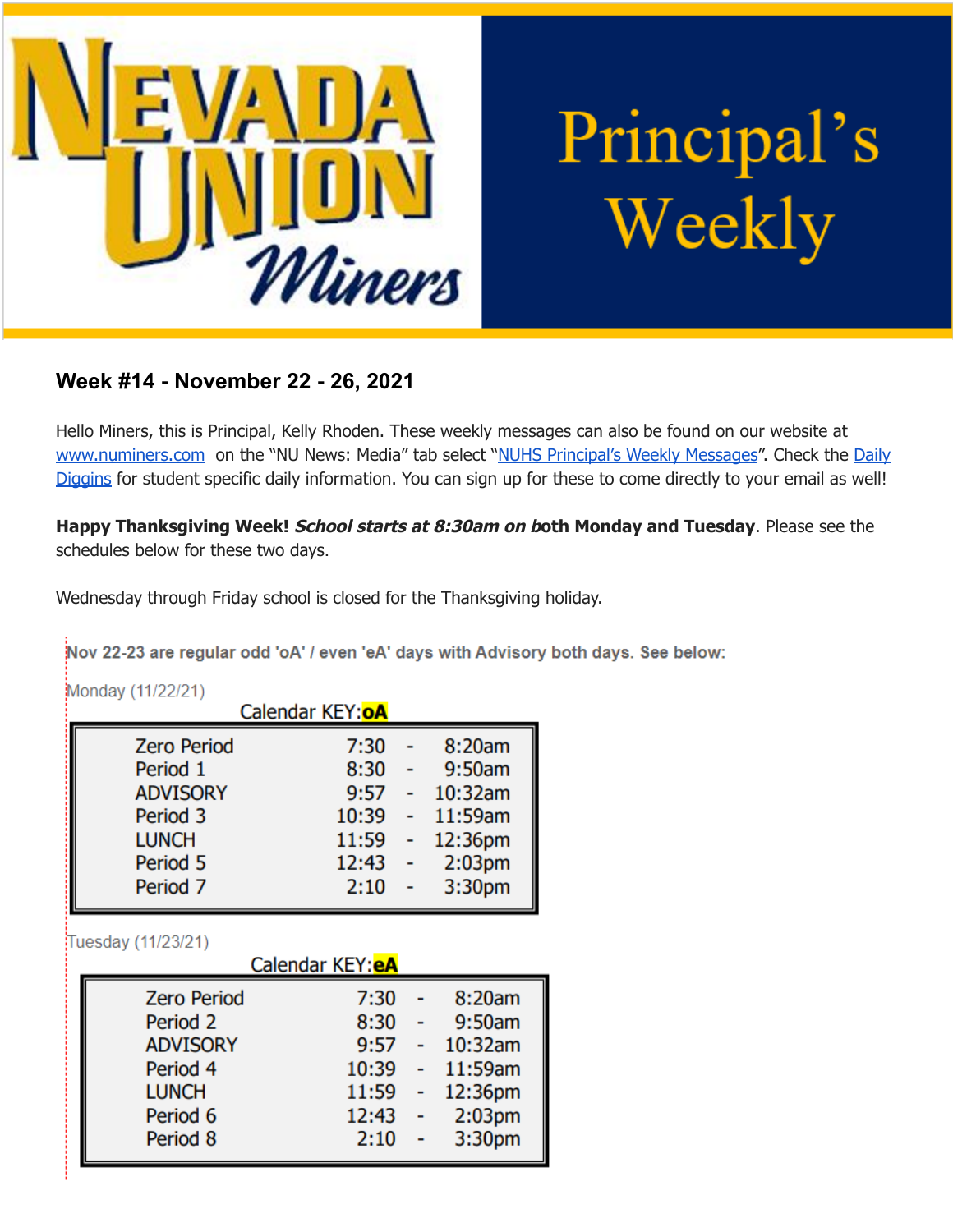# **HOLIDAY FOOD DISTRIBUTION @ Interfaith Food Ministry**

## **Interfaith will be distributing Thanksgiving meals!**

- Families that ONLY want the food items for their Thanksgiving meal are encouraged to come Saturday November 20th, 3-6pm. Wait times will be much less on this day!
- Families that are willing to have longer wait times and want BOTH the regular food distribution AND their Thanksgiving meal can come: November 15 (M), 17 (W), 19 (F), 22 (M), or 24 (W), 10am - 1pm Please come to IFM only once during these 2 weeks. For more info, click [here](https://www.interfaithfoodministry.org/).

# **SALVATION ARMY ANGEL TREE: Christmas Assistance**

If a family is in need of toys this Christmas, they can apply online at: [www.saangeltree.org](http://www.saangeltree.org/)

- Registration is open until December 10th, but space is LIMITED.
- Documents that will need to uploaded:
	- Identification
	- Proof of Nevada County Residence
	- Birth Certificate for each child
- $\bullet$  Remember to have a wish list for each child!

**STUDENT CHROMEBOOKS:** We have an increased number of students forgetting to bring their Chromebook to school with them. It is very important for students come to school prepared. We don't have enough loaner Chromebooks to supply students with an extra one.

# **SITE COUNCIL - STUDENTS INTERESTED IN PARTICIPATING IN SITE COUNCIL**

Our Site Council Committee has two more student member spots available this school year. Please look at the [information](https://nevadaunion.njuhsd.com/Information/Site-Council/index.html) on the website for meeting dates/times and information on Site Council. Please send a short bio if you are interested in a position on site council. Your voice will be heard! Send your name, grade level, student ID and your bio by **Tuesday, November 30** to [dsogden@njuhsd.com](mailto:dsogden@njuhsd.com). All candidates will be presented to the student body for a vote.

**SENIOR PROJECT QUESTIONS:** If you have questions about your Senior Project please communicate with your Senior English Teacher. Kelsey Langel, Senior Project Coordinator is unavailable through January for personal reasons. Senior English teachers will be able to answer questions.

Seniors are doing great work toward their projects in class and many outside of class. They will all make it to the finish line.

As a reminder on our website @ [www.numiners.com](http://www.numiners.com) we have a Senior Project Check sheet under the information tab. Senior [Projects](https://nevadaunion.njuhsd.com/Information/Senior-Project/index.html)

**SENIORS**: If you have a high-resolution senior portrait that you'd like to see in the 2022 yearbook, please be sure to review the submission guidelines and tech specifications to make sure your image is ready and uploaded by the **DECEMBER 4th deadline**. Guidelines and [submission](https://docs.google.com/document/d/17P5-TFO-4mXcn5eLybYp5-8dyIk7HFjskyrAV2eLBbc/edit) info are linked here and also on the school website. Still need a portrait and don't have a photographer? Watch for sign-ups coming next week for the Senior Portrait Pop-Up event here on campus.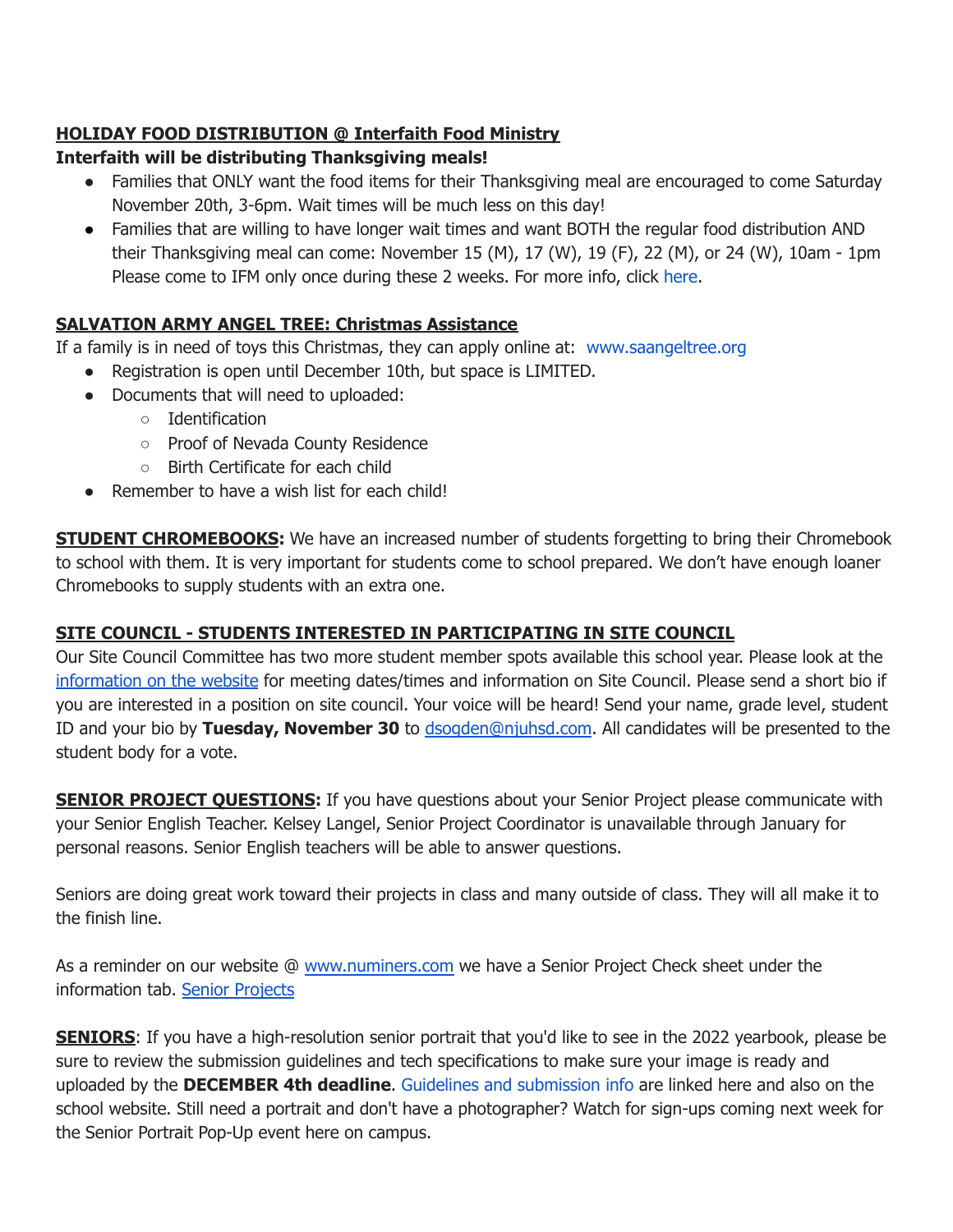## **ATHLETICS:**

#### NUHS Athletics [Schedules](https://nevadaunion.njuhsd.com/Athletics/Sports-Calendar--Schedules/index.html)

Athletic [Registration:](https://nevadaunion.njuhsd.com/Athletics/How-to-Register-For-a-Sport/index.html) Make sure you register your student to participate in sports now and in the future. This registration must be completed annually.

#### **STUDENTS WITH OPEN PERIODS:**

Students with "Open Periods" should be leaving school at the end of their last class on campus. Students with "Open Periods" are Juniors & Seniors who have met their credit requirements and are on track to graduate or in some cases these students are working on College Courses or attending classes at another school. In most cases, students have earned this time to go to work or go home. For this reason they should be leaving campus to eliminate disruptions for other students on campus.

If for any reason they have to wait until the end of the day they must do one of the following:

- Check into the Library and work on classwork quietly and respectfully until the end of the day
- Sit @ the tables on the front steps of the school to await a ride or the end of the day.

Students with "Open Periods" should not be attending classes they are not assigned to, wander around campus, or disrupt the learning environment on campus in any way.

**NU MASK POLICY:** Nevada Union has been following the Mask Policy as provided on the [website](https://nevadaunion.njuhsd.com/documents/Nevada%20Union%20HS/Information/Annual%20Forms/21.22.NUHS.MASK.RULES.pdf) ([espanol\)](https://nevadaunion.njuhsd.com/documents/Nevada%20Union%20HS/Information/Annual%20Forms/Spanish-21.22.NUHS.MASK.RULES.pdf). This policy flyer includes disciplinary actions.

**CLOSED CAMPUS:** As a reminder to all, Nevada Union High School, as well as all campuses across the district have a CLOSED CAMPUS policy. Students should not be leaving during the school day without parent permission and supervision. Campus Supervisors will be monitoring parking lots and turning students around that do not have an open period or a note to leave school.

#### **During the School Day:**

- *●* **Parking lots are off limits during the school day.** Students should not be in the parking lots or in their vehicles during school hours, including lunch. If they forgot an item they need, they should first get a pass to the parking lots from the front office.
- **● The Church parking lots are off limits**
- **● The trails to Sierra College and Briar Patch are off limits**

Please stay on campus from Bell to Bell and avoid disciplinary action.

Closed campus also means that no deliveries are allowed. This includes Door Dash and other food deliveries.

**OFF LIMITS DURING LUNCH:** The **Football Stadium is off limits during lunch.** For safety reasons we are closing the Football Stadium during lunch.

#### **REMINDERS**:

**LOST AND FOUND** items can be retrieved and dropped off in the Student Store, now located in the front of the school. We have water bottles, clothing, blankets and shoes from movie night, glasses, jewelry and even an Apple Watch (bring charger, enter code, etc. to claim). **Everything not picked up by Thanksgiving will be donated.**